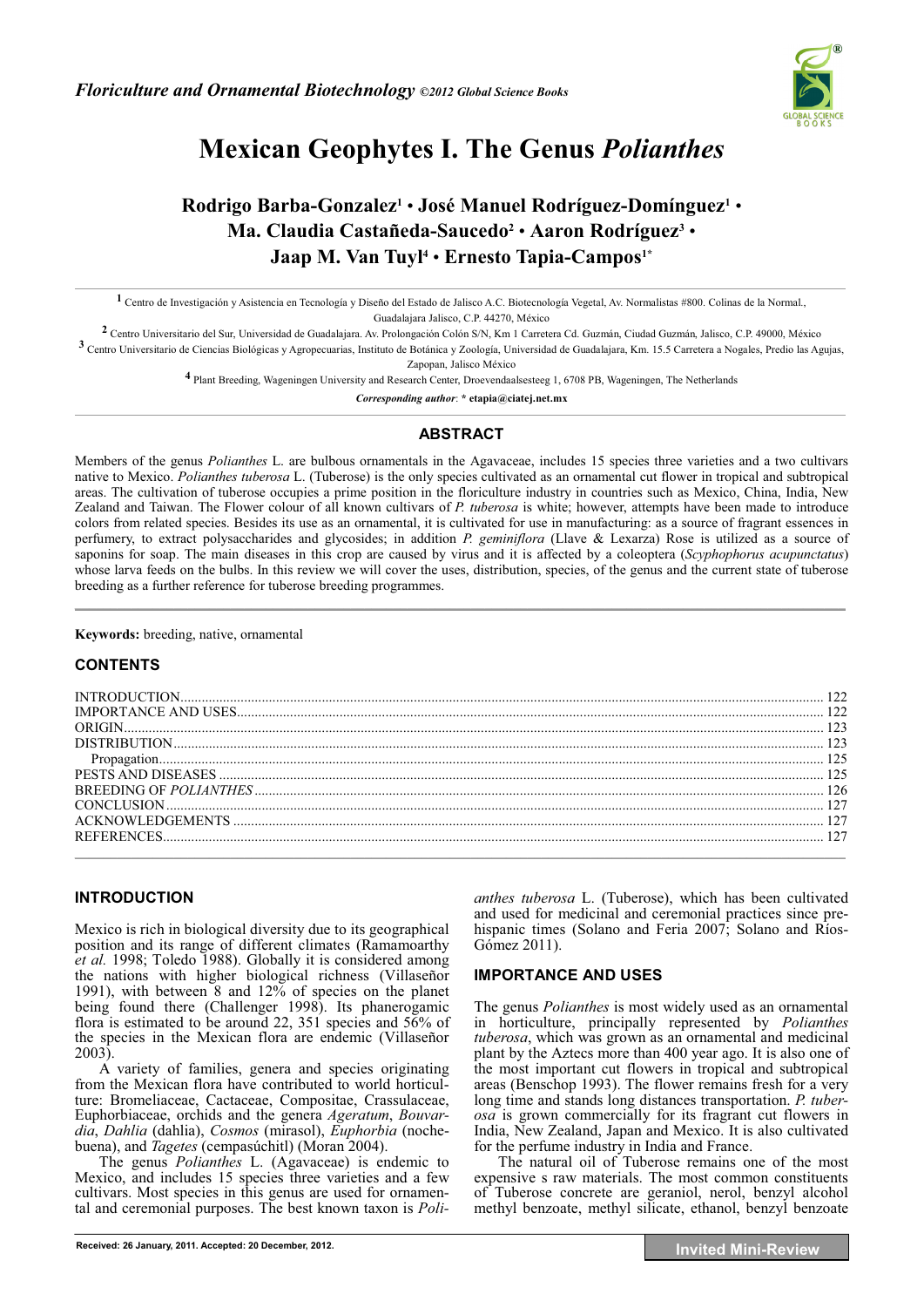and methyl anthranilate (Sheela 2008). The fragrant oil, almost all of which comes from India, is one of the most expensive of the fragrant oils used in perfumes, valued more than \$2,000.00 per pound (Hodges 2010). Some of the components present in oil of tuberose (mainly geraniol, indole and methyl anthranilate) are known to have antifungal activity (Nidiry and Babu 2005).

Due to the high concentration of sapogenin in their rhizomes and tuberous roots, many species have been used as substitutes of soap, including: *P. geminiflora*, *P. graminifolia* Rose and *P. tuberosa*. For this use, these species are known by the Nahuatl name 'amole' which signifies soap, and are also called omolixochitl or omilixochitl ('soap flower' in Nahuatl) (Rose 1903; Trueblood 1973). However, this property is more evident in *Manfreda* Salisb. and *Prochnyanthes* S. Watson (closely related to *Polianthes*), than *Polianthes* with its smaller rhizomes.

A more recent development in the genus is using wild *Polianthes* species, mainly those with novel colours, to introduce this feature in tuberose varieties through a breeding programme. Some of these wild species have yellow, pink, orange, red and purple colored flowers, and apparently there are not serious barriers in crossing these with white tuberose (Shen *et al* 1997).

#### **ORIGIN**

The genus *Polianthes* is native to México; and *P. tuberosa* was spread to different parts of the world during the  $16<sup>th</sup>$ century. It belongs to the Agavaceae as originally proposed by Hutchinson (1959) and Traub (1953) rather than the Amaryllidaceae, and this is supported by cytogenetic studies. These studies showed that species in the *genus* have 5 large L-shaped and 25 small haploid chromosomes, indicating a close relationship with the Agavaceae family (Trueblood 1973).

The genus *Agave* L. with *c.* 166 species is the largest genus in the family Agavaceae, a family that contains 9 genera and *c.* 293 species (Eguiarte *et al.* 2000). The genus *Agave* is paraphyletic to the genera *Manfreda* Salisb., *Polianthes* L. and *Prochnyanthes* S. Watson, and the entire clade comprising the 208 species that belong in the four genera has been termed *Agave sensu lato* (Eguiarte *et al.*  2000)*.* The genus *Agave sensu stricto* is predominantly monocarpic and harbors the most dry-adapted (and succulent) members of the family Agavaceae (Good-Avila *et al.* 2006). It is divided into two subgenera, *Liattaea* (53 species) and *Agave* (113 species) based on the inflorescence (Gentry 1982). The three genera that are additionally included in *Agave sensu lato*, *Manfreda*, *Polianthes* and *Prochnyanthes* are predominantly polycarpic, herbaceous, and inhabit a more temperate environment. They are mainly found in Mega-México 3 (México and contiguous parts of southwest U.S. and Central America that share a similar flora) (Eguiarte *et al*. 2000).

Even though there is a controversy regarding the inclusion of these herbaceous genera in the family Agavaceae (Trueblood 1973; Verhoek 1975) and McVaugh (1989), reject the family due mainly to inclusion of these genera; both molecular (Eguiarte *et al.* 2000; Good-Avila *et al.* 2006) and morphological (Hernandez 1995) evidence are consistent with their inclusion in this family. The recent molecular analysis indicates an estimated age of the family between 20 and 26 million years and an age of *Agave sensu lato* of  $\leq 10$  million years (Good-Avila *et al.* 2006). The linage of the herbaceous Agavaceae (*Polianthes*, *Manfreda*  and *Prochnianthes*) has its origin 3 million years ago (Eguiarte *et al.* 2000).

Verhoek-Williams (1975) divided the genus *Polianthes* into two subgenera: *Polianthes* and *Bravoa.* These subgenera were separated based on the position of the flowers, colour, size, orientation and position of the lobes of the perianth and insertion of the stamens. Although this proposal has not been published formally (Solano and Ríos-Gómez 2011).



**Fig. 1 Distribution of** *Polianthes* **in México (adapted from Solano 2000 and Rocha** *et al***. 2006).**

Subgenus *Polianthes* is characterized by the distal portion of the tube in a horizontal position or close to this position, the flowers are white to light pink and the perianth lobes are erect or revoluted reflexed. Members of the subgenus *Bravoa* have pendant flowers, reddish pink, red or coral coloured flowers with short, erect lobes (Verhoek-Williams 1975; Solano 2000).

While, the morphological and molecular evidence suggests that *Manfreda*, *Polianthes* and *Prochnyanthes* are closely related genera, and sometimes difficult to distinguish, there are some morphological traits that can be used to identify and separate them. Species of *Manfreda* and *Prochnyanthes* are relatively small in comparison with those of *Agave*, but most are larger than any *Polianthes.* 

In general, *Manfreda* is characterized by spikes of solitary yellow-green flowers that are sometimes streaked or tipped with maroon, exerted stamens and styles, herbaceous leaves and thick, upright, rhizomes. The genus *Prochnyanthes* differs from *Manfreda* in having paired flowers (similar to *Polianthes*) at the nodes and included styles and stamens. Like *Manfreda*, and unlike *Agave*, the leaves of *Prochnyanthes* are not woody, and there is also a thick, tuberous rhizome (Verhoek 1978).

The genus *Polianthes* is more herbaceous than *Manfreda*, with more delicate leaves and inflorescences. Most species have whitish flowers, but *P. geminiflora* (Lex.) Rose, has reddish-orange flowers, and *P. densiflora* (B.L.Rob & Fernald) Shinners, yellow ones. Hawkmoth pollination has been suggested for most species except for *P. geminiflora*, which has been considered to be pollinated by hummingbirds (Rocha *et al.* 2006).

*Prochnyanthes* is very closely related to *Polianthes* and possibly belongs to that genus. The primary difference between the two genera is that the flowers of *Prochnyanthes* have a very distinct structure with a narrow tubular corolla that widens markedly in the middle. The flowers are whitish or pale green (Rocha *et al*. 2006)

#### **DISTRIBUTION**

*Polianthes tuberosa* is native to Mexico and was spread around the world during the  $16<sup>th</sup>$  century, and is known worldwide as an ornamental and multiproposal species. The wild species of this genus are only found in Mexico and the highest number of species occurs in the state of Jalisco (**Fig. 1**).

Species of *Polianthes* have been recorded in 18 Mexican states, where most occur in pine forest, oak forest, or pine-oak forest, some in grasslands, and a few in tropical dry or semi-deciduous forests. The genus *Polianthes* has the highest concentration of species in the southern Sierra Madre Occidental and the northwest side of the Trans-Mexican Volcanic Belt (Solano and Feria 2007). In particular, the Transvolcanic Belt is considered very important as a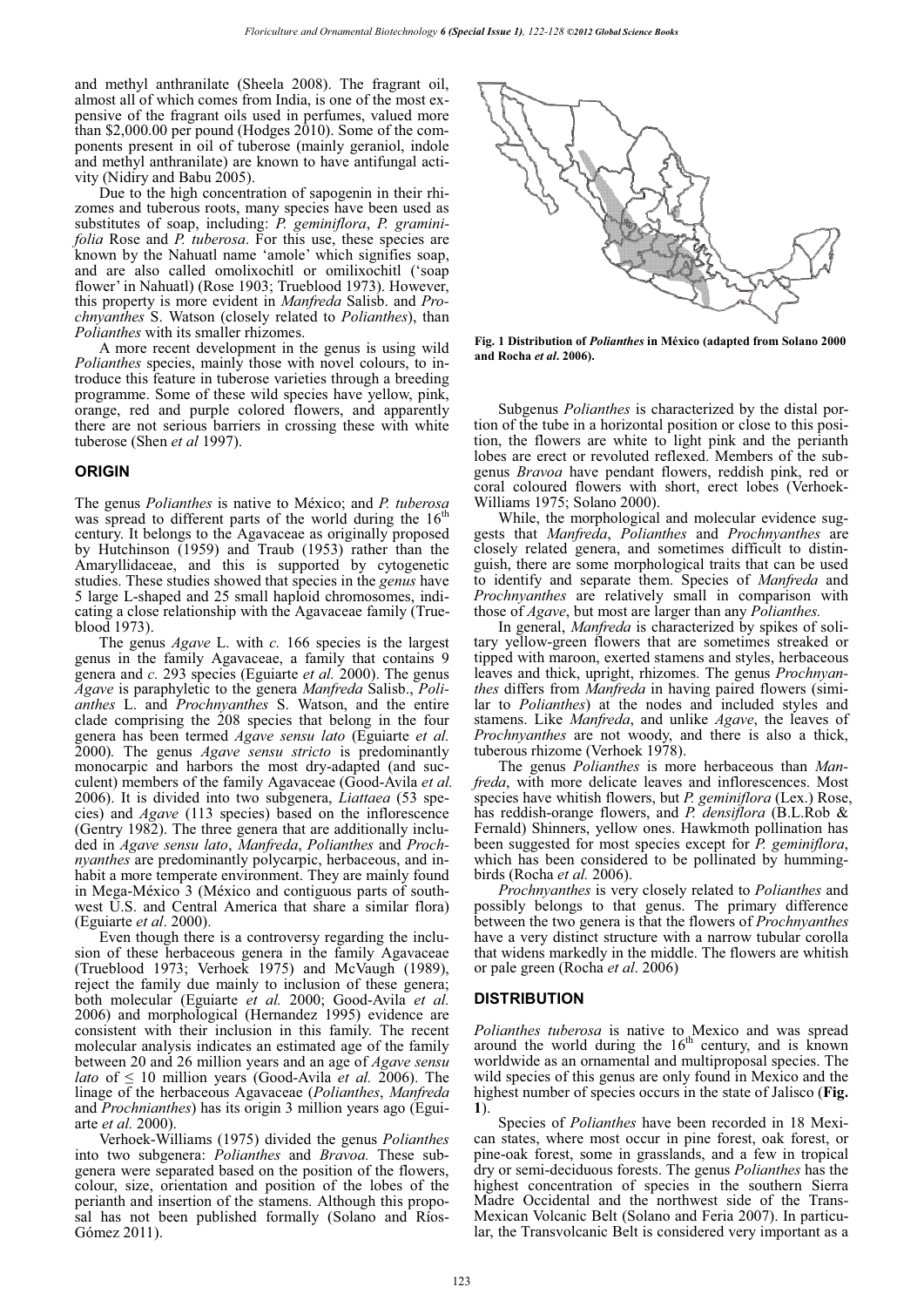

Fig. 2 Wild Polianthes species. (A) and (E) \*P. geminiflora var. clivicola; (B): P. geminiflora var. graminifolia; (C) and (P) P. geminiflora; (D) and (Q) P. geminiflora var. geminiflora; (F) P. graminifolia; (G) P. howardii; (H) P. longiflora; (I) P. multicolor; (J) P. nelsonii; (K) and (S) P. palustris; (L) P. *platyphylla*; (**M**) *P. pringlei*; (**N**) *P. sessiliflora*; (**O**) *P. montana\**; (**R**) *P. multicolor.* All pictures Aaron Rodriguez-Contreras except where noted \*Photos Rodrigo Barba-Gonzalez.

biographic barrier for *Polianthes* species dispersal, and may be the explanation for only two species (*P. bicolo*r and *P. oaxacana* García-Mend. & E.Solano) occurring in Oaxaca (Solano 2000).

*Polianthes geminiflora* (**Fig. 2A, 2B, 2C, 2D, 2O**) is the species with the broadest geographical and ecological distribution (Solano 2000); while five species, *P. densiflora*, *P. howardii* Verh.-Will. (**Fig. 2G**), *P. longiflora* Rose (**Fig. 2H**), *P. palustris* Rose (**Fig. 2K, 2Q**), and *P. platyphylla*  Rose (**Fig. 2L**) are listed as rare and are considered to be in the category of special protection according to Mexican law (DOF 2002). Habitat destruction is one of the main factors affecting populations of *Polianthes* species (Solano and Feria 2007). More recently Feria-Arrollo *et al.* (2010), revaluating the extinction risk of these five species, determined that *P. howardii* is in danger of extinction, *P. longiflora* and *P. platyphylla* are endangered and *P. palustris* is probably extinct. However, a wild population of *P. palustris* has been found recently 40 km north of Acaponeta, in

Nayarit (**Fig. 2K, 2Q**), and this discovery can be a great opportunity to gather more morphological data for this species and provide us with new information about its distribution (Perez *et al.* 2010). Recently, Solano and Ríos-Gómez (2011) described *P. zapopanensis* like a new species in Jalisco, México.

*Polianthes tuberosa* has white flowers that are sweetly scented. It usually flowers during summer and early autumn, after planting in spring. There are up to 20-30 flowers in one inflorescence and the length of rachis varies between 14 and 28 cm, depending upon size of bulb planted. As well as a source of essential oils for the perfume industry, it is commonly used in bouquets and in vases for interior decoration. Tuberose has two flower types, single and double. The single type is often called 'Mexican tuberose' or 'Single' while the double-flowered type is sold as 'The Pearl' or 'Double'. Worldwide, the double forms are more popular for cut flowers while the single forms are used mainly in the essences industry. Although the flowers are pure white, the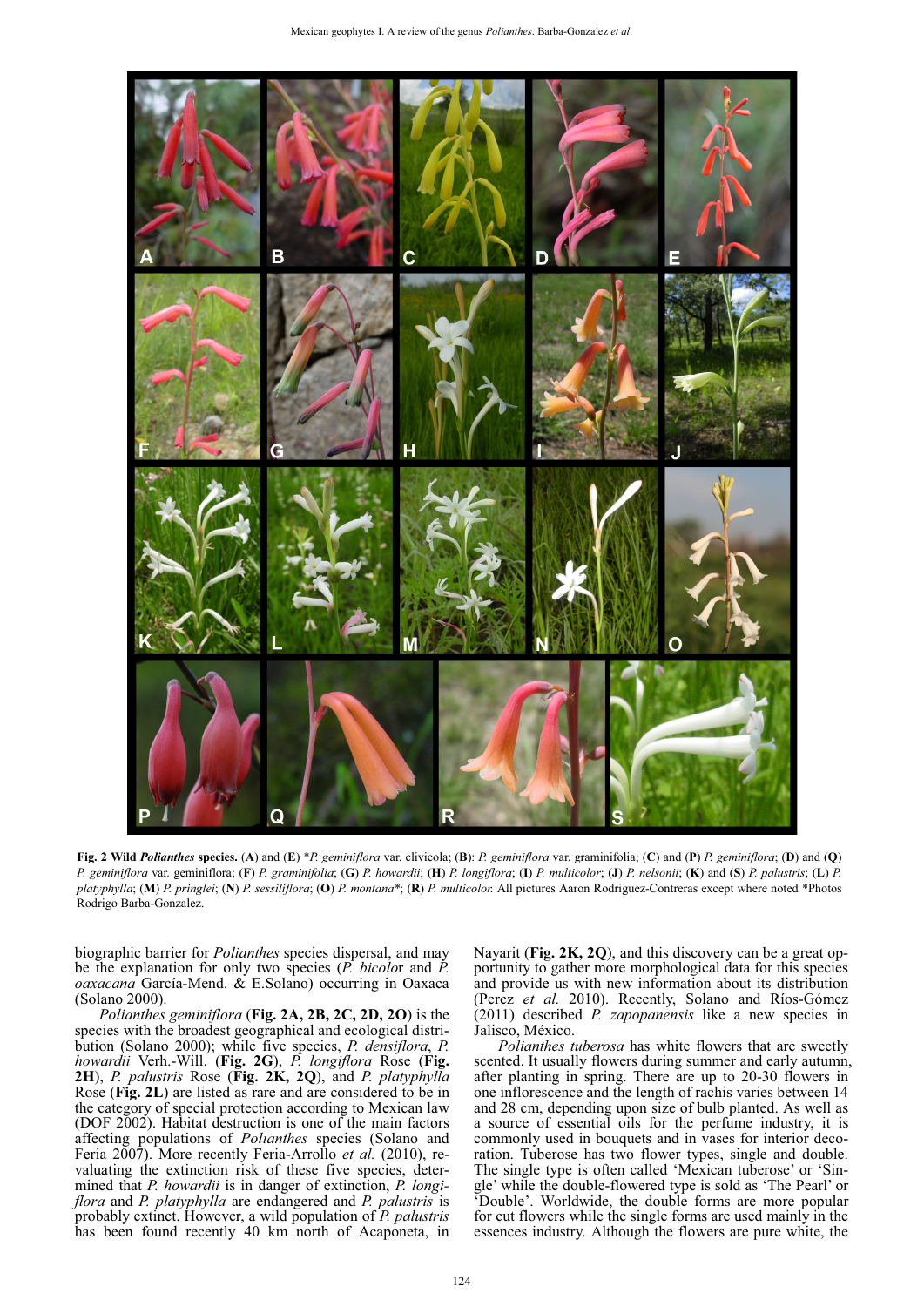**Table 1** Some characteristics in species of the genus *Polianthes* (Solano 2000).

| <b>Species</b>                                                  | Location                                                                                                   | <b>Flower colour</b>                                                   | <b>Time to flowering</b> | Fragrance            | <b>Others</b>                                                                                 |
|-----------------------------------------------------------------|------------------------------------------------------------------------------------------------------------|------------------------------------------------------------------------|--------------------------|----------------------|-----------------------------------------------------------------------------------------------|
| <b>Polianthes Subgenus Bravoa</b>                               |                                                                                                            |                                                                        |                          |                      |                                                                                               |
| P. howardii<br>Fig. 2G                                          | Restricted distribution in<br>Colima, Jalisco                                                              | Reddish purple, red in the<br>base and gradually green in<br>the lobes | July-September           | No                   | Endangered*                                                                                   |
| P. bicolor                                                      | Oaxaca                                                                                                     | orange-greenish, green lobes                                           | June-August              | No                   | Similar to P. geminiflora                                                                     |
| P. montana<br>Fig. $2O$                                         | Jalisco, Nayarit                                                                                           | White, pink                                                            | July-August              | Strongly<br>fragrant | Used like ornamental locally                                                                  |
| P. graminifolia<br>Fig. 2F                                      | Aguascalientes, Jalisco,<br>Zacatecas                                                                      | Red, orange, coral                                                     | July-September           | No                   | Seems like P. geminiflora                                                                     |
| P. geminiflora<br>Figs. 2A, 2B,<br>$2C$ , $2D$ , $2E$ and<br>20 | <b>Broadest distribution Durango</b><br>to Nayarit in the northwest and<br>Puebla to Guerrero in the south | Red, orange, coral                                                     | June-August              | No                   | Four varieties: var. geminiflora<br>var. clivicola and var. graminifolia<br>var. pueblensis** |
| P. oaxacana                                                     | Oaxaca                                                                                                     | Pink outside, yellow inside                                            | September-October No     |                      | Tubular, bilaterally symmetrical<br>flowers**                                                 |
| P. zapopanensis                                                 | Jalisco                                                                                                    | Orange, pink                                                           | July-September           | N <sub>0</sub>       | Thick infundibuliform flowers***                                                              |
| P. multicolor<br><b>Fig. 2Q</b>                                 | Guanajuato                                                                                                 | Almost white, pink, orange,<br>orange-light yellow                     | June-August              | No                   | The specie with more variation in<br>color                                                    |
| <b>Polianthes Subgenus Polianthes</b>                           |                                                                                                            |                                                                        |                          |                      |                                                                                               |
| P. densiflora                                                   | Chihuahua                                                                                                  | vellow                                                                 | June-August              | N <sub>o</sub>       | Danger of extinction*                                                                         |
| P. platyphylla<br>Fig. 2L                                       | Restricted distribution, South<br>Durango, Jalisco, Nayarit,<br>Zacatecas                                  | White tinged with red                                                  | June-September           | Fragrant             | Endangered*                                                                                   |
| P. venustuliflora                                               | Michoacán                                                                                                  | White tinged with pink                                                 | July-September           | Fragrant             | Similar to P. sessiflora                                                                      |
| P. palustris<br>Figs. 2K and 2S                                 | Only reported in Nayarit                                                                                   | White                                                                  | August                   | Fragrant             | Extinct* similar to P. nelsonii                                                               |
| P. tuberosa                                                     | Only cultivated there are not<br>registers in the wild                                                     | White, buds may have a<br>light pink                                   | July-September           | Strongly<br>fragrant | Two varieties, var. single or<br>Mexican Single and var. double                               |
| P. longiflora<br>Fig. 2H                                        | Jalisco, Michoacán                                                                                         | White tinged with purple                                               | July-August              | Strongly<br>fragrant | danger of extinction* Used like<br>ornamental locally                                         |
| P. nelsonii<br>Fig. 2J                                          | Durango, Aguascalientes,<br>Chihuahua                                                                      | White, pink and sometimes<br>red                                       | June-August              | Fragrant             | Used like ornamental locally                                                                  |
| P. sessiflora<br>Fig. 2N                                        | Aguascalientes, Durango,<br>Jalisco, Nayarit, San Luis<br>potosí, Zacatecas                                | White, pink and sometimes<br>red                                       | July-September           | Fragrant             | Used like ornamental locally                                                                  |

\*Level of endangered based on Feria-Arrollo *et al.* (2010)

\*\* Reported like new specie by García-Mendóza and Solano (2007)

\*\*\* Reported like new species by Solano and Ríos-Gomez (2011)

flower buds may have a light pink blush when grown under cool conditions (Benschop 1993; Solano 2000).

*P. tuberosa* is a day-neutral plant (flowering is not strictly controlled by photoperiod), floral induction and initiation of the inflorescence being brought about by relatively high temperatures after the corm has reached an appropriate size. In general, there is a strong linear correlation between flowering time and number of leaves on tuberose plants.

Some important characteristics of the wild *Polianthes* species are presented in **Table 1**. Though cultivated varieties of tuberose have only white flowers, some wild species have colors ranging from yellow to pink, orange, and red; which can be very attractive to add a new range of colours to *P. tuberosa* (**Fig. 2**). A number of these species are even used locally as ornamentals and these have good qualities for domestication. However, it should be noted that due to loss of its natural habitat, several of these species are endangered, and thus it is necessary to develop strategies to propagate and maintain them in both its natural habitat and in *ex-situ* collections.

#### **Propagation**

The wild species of *Polianthes* are considered perennial, their foliage remains only one growth season and they are dormant in winter. Consequently this species can be propagated vegetatively by using the bulbs or sexual by seeds. The main disadvantage of seed propagation is the time required for the plants to reach maturity, however, this can be an important mean to maintain the genetic diversity and propagate the endangered species of *Polianthes.*

The seeds of some wild *Polianthe*s were studied by

Serrano-Casas *et al.* (2000), and determined that three species (*P. geminiflora var. geminiflora*, *P. sp* and *P. longiflora*) have epigeal germination, and their cotyledon develop a haustorium. None of these three species exhibited seed dormancy. In general, the seeds of these species remain in the soil for a long time, and are dispersed in the autumn, remaining dormant in the dry winter period and ready to germinate in the summer rainfall period. Therefore these seeds have a long period of viability and are considered 'orthodox' seeds.

Tuberose is propagated by bulbs, bulblets and seeds. Similar to wild *Polianthes*, the plants raised from seed take longer time to flower than those raised from bulbs. Seed production is poor in the single-flowered types, and germination rates are very low (Sheela 2008; Hodges 2010). Thus, vegetative propagation from bulbs is the most economical method of propagation, and seed is only used breeding programmes.

Tissue culture is used to obtain virus-free plants or for bulking up, and has been successfully developed for use in research and breeding programmes. The main objective in tuberose micropropagation has been to obtain many plants in a short time (**Table 2**). Scientific reports about *in vitro* culture of wild Polianthes are not known.

#### **PESTS AND DISEASES**

There is not much information about pests or diseases in the wild species of *Polianthes.* In the case of *P. tuberosa*, while it is considered relatively free of pests and easy to grow and propagate, there are some common pests which affect its culture. The main insect pests are thrips and red spider mites, which can be controlled using common insecticides.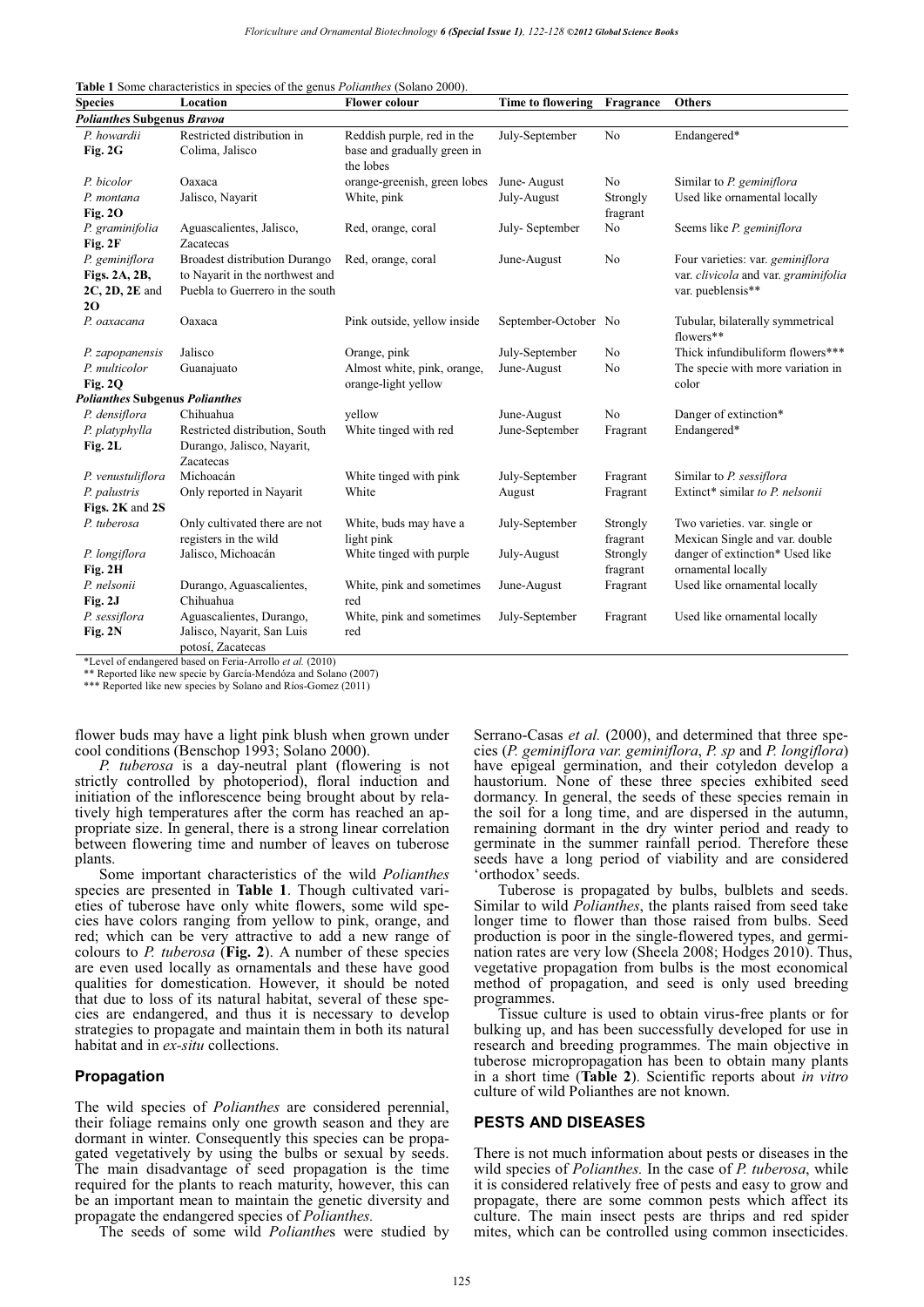**Table 2** Some studies about *in vitro* propagation in *Polianthes tuberose*.

| Explant                   | Medium | <b>Sucrose</b> | Gelling agent      | Plant growth regulators                              | <b>References</b>           |
|---------------------------|--------|----------------|--------------------|------------------------------------------------------|-----------------------------|
| Terminal or axillary stem | МS     | 3%             | 0.25% Phytagel     | $2 \text{ mg } BAP + 0.1 \text{ mg } IAA/L(SI)$      | Krishnamurthy et al. 2001   |
| scale sections            |        |                |                    | for 0.2 mg IAA + 0.25 mg IBA/L (RI)                  |                             |
| Stem disc                 | WН     | $2\%$          | $0.75\%$ agar      | $0.3 \text{ mg} \text{ T}$ DZ                        | Gajbhiye et al. 2011        |
| explants                  |        |                |                    | $+0.5$ mg NAA/L (SI)                                 |                             |
|                           |        |                |                    | 2.0 mg IBA + $1\%$ sucrose/L (RI)                    |                             |
| Leaf segments             | МS     | 3%             | $0.8\%$ agar       | 1.0 mg $BA + 15$ mg $GA_3/L(SI)$                     | Datta et al. 2002           |
|                           |        |                |                    | $0.5 \text{ mg/L NAA (RI)}$                          |                             |
| Outer and inner scales of | МS     | 3%             | 0.15               | 2.5 mg BAP + 0.5 mg NAA + 0.1 mg/L Kin/L (SI)        | Naz et al. 2012             |
| bulb                      |        |                | Phytagel           | 1 mg/L NAA (RI)                                      |                             |
| Lateral bulbs             | МS     | ND             | ND                 | $1 \text{ mg BA} + \text{NAA} 0.2 \text{ mg/L (SI)}$ | Estarda-Basulda et al. 2011 |
| Rhizome                   | МS     | $3\%$          | $0.8\%$ Difco agar | $2 \text{ mg } BAP + 0.1 \text{ mg } IAA/L (SI)$     | Sangavai and Chellapandi    |
|                           |        |                |                    | $0.2 \text{ mg IAA} + 0.25 \text{ mg}$               | 2008                        |
|                           |        |                |                    | IBA/L (RD)                                           |                             |

BA, benzyladenine; BAP, benzylaminopurine; GA3, gibberellic acid; IAA, indole-3-acetic acid; IBA, indole-3-butyric acid; Kin, kinetin; NAA, 1-naphthaleneacetic acid; RI, root induction; SI, shoot induction; TDZ, thidiazuron

The greasy streak nematode (*Aphelancoides besseyis*) and root-knot nematode (*Meloidogyne incognita*) may cause damage (Sheela 2008).

In recent years, producers in Mexico have noticed severe damage caused by an insect that they call black weevil, which was identified as *Scyphophorus acupunctatus*  Gyllenhal (Coleoptera: Curculionidae) (Camino *et al.* 2002). Most damage is caused by the weevil larvae boring into the bulb. In Mexico it has been reported attacking several economically important plants in the Agavaceae, such as *Agave tequilana* (Leiva-Vazquez *et al*. 2001) and *A. fourcroydes* (Valdes *et al*. 2004) and *Yucca valida* Brandegee (Servín *et al.* 2006) and some wild genera from the same family. In Mexico this insect is considered the most important pest affecting tuberose cultivation, because, if this is not controlled in time, it can devastate plantations. In fact, the high cost to control this insect in a badly infested field is the main reason that in Morelos, México, some plantations are discarded. In the municipalities of Tepalcingo and Coatlán del Río, Morelos, cultivation of *A. tequilana* F.A.C.Weber began some years ago, whereas in Emiliano Zapata there are wild agaves, predominantly *A. angustifolia* Haw., in the hills near cultivated *P. tuberosa*. These two agaves may serve as a refuge for *S. acupunctatus* during chemical applications or when tuberose is not in the field, complicating its control (Camino *et al.* 2002).

Tuberoses have been affected by many fungal and viral diseases. Among the fungal diseases, bulb rot caused by *Fusarium oxysporum* is a serious disease. It causes severe yield loss (Muthkumar *et al.* 2006). Another fungal disease in the flowers is *Botrytis cinerea* which occurs under cool temperatures. In Asia, mainly in Taiwan, there is a viral disease which causes severe damage in tuberose plantations, the *Tuberose Mild Mosaic Virus* (TMMV), a newly recognized potyvirus, distinguished from other known potyviruses based on its serological and biological characteristics, recorded in 1998 (Chen and Chang 1998). TMMV was found in nearly every tuberose plant examined in Taiwan but it did not cause evident damage on cut flower production during the summer season. However, during other growing seasons when the temperature is below  $25^{\circ}$ C, infected tuberoses tend to express pronounced foliar symptoms and usually their growth vigor is significantly reduced (Chen and Chang 1998; Chen *et al*. 2002), reducing the quality of flowers and bulbs, which leads to decreased profits to growers and propagators. Such symptoms on tuberose have been described in a few countries like New Zealand (Pearson and Horner 1986), Taiwan (Chen and Chang 1998) and China (Lin *et al.* 2004). In India, tuberose plantations were heavily infected, indicating its widespread nature (Kulshrestha *et al.* 2005). The causal agent could only be transmitted mechanically to tuberose, indicating a narrow host range. Further, the virus could be transmitted by aphid vectors in a non-persistent manner (Chen and Chang 1998; Kulshrestha *et al.* 2005). Scientific reports about TMMV in Tuberose from America are not known.

#### **BREEDING OF** *POLIANTHES*

Although *P. tuberosa* is an ornamental species of economic importance worldwide, the development of new cultivars has not been very successful; only two major varieties (single and double) are cultivated, both of them have white flowers. The single tuberose (Mexican single) has one row of corolla segments; the semi-double have two or three rows of corolla segments and the double-flowered plants has three rows of corolla segments (Sheela 2008). Although very few cultivars are available in the U.S., internationally several dozen cultivars are reported (Hodges 2010).

Howard (2001) described three interspecific hybrids with novel variants in flower colour: *P.* x *blissii* (*P. geminiflora* x *P. tuberosa*) with orange-red flowers; *P.* x *bundrantii* 'Mexican firecracker' like a modern hybrid between *P. howardii* and *P. tuberose* with flowers marked internally in shades of wine or purple and externally in red or pink and green and the hybrid *P. 'Sunset.' P. sp.* #2 x *P. tuberose*. with pinkish or reddish exteriors and yellow interiors.

Single-tepalled cultivars are more suitable for bouquets and essential oils, while double-tepalled cultivars are only used in the first one purpose. For pot culture, dwarf cultivars with variegated leaves are the better choice (Sheela 2008).

Mutation breeding has been used to improve tuberose (Younis and Borham 1975; Abraham and Desai 1976). In the National Botanical Research Institute, in India, bulbs of the cultivars 'Mexican simple' and 'Double Pearl' were irradiated from which two new cultivars were developed and released in 1974: 'RajatRekha' and 'SwarmaRekha', both cultivars have white flowers (Sheela 2008).

There is some interspecific and intergeneric breeding research being conducted in Japan, Taiwan, India, and the U.S. to develop orange-, yellow-, pink-, and lavenderflowered tuberose for the cut flower market as well as dwarf types for garden use. At present, the colour and colour intensity of these hybrids are not consistent and are affected by environmental conditions. Tuberoses with coloured flowers are not yet commercially available in the U.S. Most of the *Polianthes* species and related genera with coloured flowers are not fragrant (Hodges 2010).

Shen *et al*. (1987) report reciprocal crosses between single and double varieties of tuberose in Taiwan, producing many single and few double plants in the progenies. On the other hand, Sheela (2008) mentioned the commercial use of tuberose hybrids in India, some of which were developed using single and double cultivars like: 'Shingar' and 'Suvasini'.

The use of wild *Polianthes* species in tuberose breeding programmes has previously been reported in the works published by Shen (Shen *et al.* 1997, 2003), who made interspecific crosses mainly using single and double cultivars of *P. tuberosa* and *P. howardii* (reddish-purple flowers) in order to bring the flower colour of *P. howardii* in to tuberose, and several hybrids have been reported showing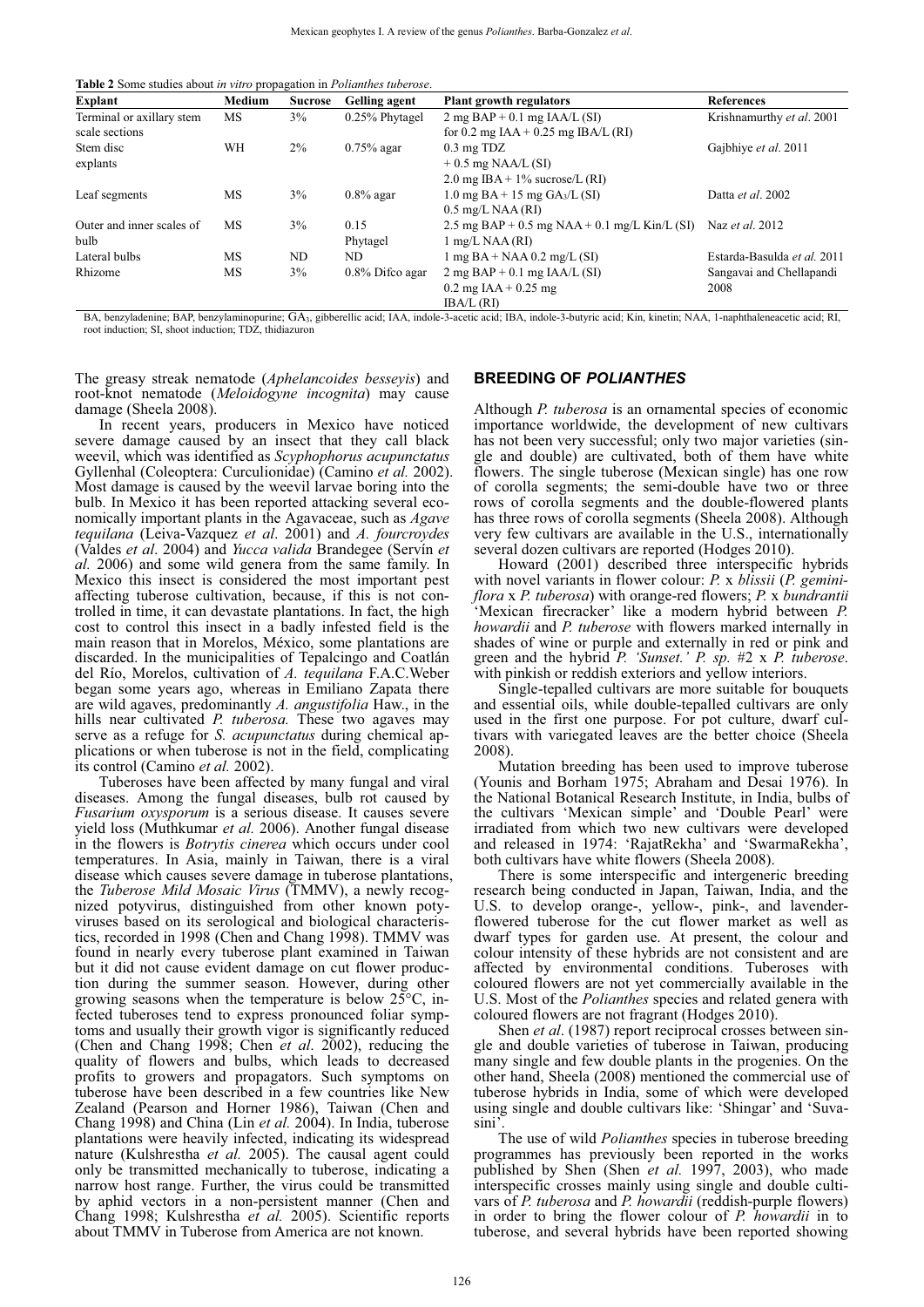**Table 3** Parents, crosses, number of fruits and number of seeds in some *Polianthes* interspecific and intergeneric crosses made in 2010 in CIATEJ.

| Female parent                     | Male parent                   | No. of crosses | No. of fertilized fruits | Seeds/capsule |
|-----------------------------------|-------------------------------|----------------|--------------------------|---------------|
| P. geminiflora var. clivicola     | Prochnyanthes                 | 151            | 13                       | 15.4          |
| P. geminiflora var. clivicola     | P. howardii                   | 30             |                          | 14.27         |
| Prochnyanthes                     | P. geminiflora var. clivicola | 26             |                          | 28.5          |
| Manfreda elongata                 | P. geminiflora var. clivicola | 11             |                          | 10            |
| P. montana                        | P. howardii                   |                |                          | 13            |
| P. platyphylla                    | P. howardii                   |                |                          | 34            |
| P. tuberosa                       | P. howardii                   | 153            |                          | 20.5          |
| P. platyphylla                    | P. montana                    |                |                          | 10.5          |
| P. tuberosa (var. Mexican Double) | Manfreda elongata             | 162            |                          | 21            |
| Total                             |                               | 445            | 27                       |               |

pink, reddish-purple, purple, orange and yellow suitable only for cut flowers.

Huang *et al.* (2001), analyzed the pigments in the hybrids obtained by Shen, and reported the presence of either carotenoids or anthocyanins in the tepals of some hybrids and both pigments in others. They concluded that the use of *P. howardii* in tuberose breeding can contribute to the extension of the diversity of flower colors.

In the case of intergeneric crosses, Verhoek-Williams (1975) made an extensive number of crosses between *Manfreda* and *Polianthes*. In the other hand the University of Arkansas began a breeding programme between *Polianthes* and *Manfreda* in 2003 in order to obtain cultivars more tolerant for hot and dry conditions, and reported that the flower colour of *Polianthes* is dominant over that of *Manfreda virginica* (L.) Salisb. and *M. maculosa* (Hooker) Rose and these hybrids showed hybrid vigor characterized by larger plant size and extended blooming time. Some hybrids of this project were successfully over-wintered suggesting that *M. virginica* may confer additional cold-hardiness (Lindstrom 2006).

Sterility in tuberose has been reported mainly in the double cultivar (Verhoek-Williams 1975; Shen *et al.* 1987) that cannot be used as a pollen parents The double cultivar has been subjected to artificial selection for a long time and currently is not known to exist in the wild, the pistil and stamens have become petaloid segments or staminod. Vegetative propagation has favored this transformation and most individuals in cultivation are sterile (Solano 2000). Shen *et al.* (1987) found that the double cultivar is fertile in early flowering stage, when the female parent is 2-3 days after anthesis and can be used as both pollen and seed parents. It is also reported that *P. tuberose* is self-incompatible and reported no seed production in both selfed single varieties and selfed double varieties due to self-incompatibility (Shen *et al.* 1987); however, Huang *et al.* (2001) found that selfed progenies could be produced. On the other hand Verhoek (1975) demonstrated that *P. geminiflora* is self-compatible.

In our experience, doing some interspecific and intergeneric crosses with *Polianthes* in the Plant Biotechnology Unit of CIATEJ, Jalisco, México in 2010, we found that *P. geminiflora* var. clivicola McVaugh was successful both as a receiver of pollen as well a donor, with different *Polianthes* species and with *Prochnyanthes*; at the same time, *P. howardii* was the better pollen donor but was not a good pollen receptor. Also, *P. tuberosa* var. Mexican double was more effective as a pollen receptor than pollen donor, because the pollen in these plants was sterile (**Table 3**). In fact, seeds obtained from these crosses have been sowed, seedlings are growing up and hybridization will be confirmed using both morphological and molecular methods.

#### **CONCLUSION**

The genus *Polianthes* is represented by a group of species with a high ornamental potential worldwide. Internationally, the only reported ornamental species from this genus is *P. tuberosa*, however due to the international demand for novel ornamental varieties; wild species of this genus can be useful source of genes to generate new flower colours,

shapes, and more pest resistant varieties. At the same time, some of these wild species are currently used as ornamentals locally in Mexico, thus domestication and selection of these species can easily be achieved in the near future. Nevertheless, the endangered status of many of these species, coupled with the loss of their natural habitat, has made necessary to develop a management and conservation programme for them in their natural habitats and in both working collections and germplasm banks.

#### **ACKNOWLEDGEMENTS**

The authors want to express their gratitude to the CONACYT Mexico (Reg. 84167) for the funding provided for this work.

#### **REFERENCES**

- **Abraham V, Desai BM** (1976) Radiation induced mutant in tuberose. *Indian Journal of Genetics and Plant Breeding* **36**, 328-331
- **Benschop M** (1993) Polianthes. In: Hertog A, Le Nard M (Eds) *The Physiology of Flower Bulb*s, Elsevier, Amsterdam, pp 589-602
- **Challenger A** (1998) Utilización y conservación de los ecosistemas terrestres de México, pasado, presente y futuro. Comisión nacional para el conocimiento y uso de la biodiversidad. Instituto de Biología, Universidad Nacional Autónoma de México. Agrupación Sierra Madre, S.C. México D.F. 847 pp
- **Chen CC, Hsiang T, Chiang FL, Chang CA** (2002) Molecular characterization of *Tuberose mild mosaic virus* and preparation of its antiserum to the coat protein expressed in bacteria. *Botanical Bulletin of Academia Sinica* **43**, 13-20
- **Chen CC, Chang CA** (1998) Characterization of a potyvirus causing mild mosaic on tuberose. *Plant Disease* **82**, 45-49
- **Datta SK, Mishra P, Abul KA, Deepti M, Chakrabarty D** (2002) Direct shoot organogenesis from different explants of chrysanthemum, marigold and tuberose. *Israel Journal of Plant Science* **50**, 287-291
- **Diario Oficial de la Federación** (2002) Norma oficial Mexicana. NOM-059- SEMARNAT 2001
- **Camino LM, Castrejon GVR, Figueroa BR, Aldana LL, Valdes EME**  (2002) *Scyphophorus acupunctatus* (Coleoptera: Curculionidae) attacking *Polianthes tuberosa* (Liliales:Agavaceae) in Morelos, México. *Florida Entomologist* **85**, 392-393
- **Eguiarte L, Souza V, Silva-Montellano A** (2000) Evolución de la familia Agavaceae: Filogenia, biología reproductiva y genética de poblaciones. *Boletín de la Sociedad Botánica de México* **66**, 131-150
- **Estrada-Basulda JA, Pedraza-Santos ME, de la Cruz-Torres E, Martínez-Palacios A, Sáenz-Romero C, Morales-García JL** (2011) Efecto de rayos gamma 60Co en nardo (*Polianthes tuberosa* L). *Revista Mexicana de Ciencias Agrícolas* **3**, 445-458
- **Feria-Arroyo TP, Solano E, García-Mendoza A** (2010) Reevaluación del riesgo de extinción de cinco especies del género *Polianthes* L. (Agavaceae). *Acta Botanica Mexicana* **92**, 11-28
- **Gajbhiye SS, Tripathi MK, Vidya Shankar M, Singh M, Baghel BS, Tiwari S** (2011) Direct shoot organogenesis from cultured stem disc explants of tuberose (*Polianthes tuberose* Linn.). *Journal of Agricultural Technology* **7**, 695-709
- **Galván VR** (1988) Las familias Amaryllidaceae, Juncaceae y Liliaceae en el Valle de México. PhD thesis. Escuela Nacional de Ciencias Biológicas, Instituto Politécnico Nacional. México, 349 pp
- **García-Mendoza AJ, Solano E** (2007) *Polianthes oaxacana* y *P. geminiflora* var. pueblensis (Agavaceae), taxa nuevos de México. *Acta Botanica Mexicana* **78**, 111-113
- **Gentry HS** (1982) *Agaves of Continental North America* (1<sup>st</sup> Edn), University of Arizona Press, Arizona, USA, 670 pp
- **Good-Avila SV, Souza V, Gaut BS, Eguiarte LE** (2006) Timing and rate of speciation in agave (Agavaceae). *Proceedings of the National Academy of Sciences USA* **103**, 9124-9129